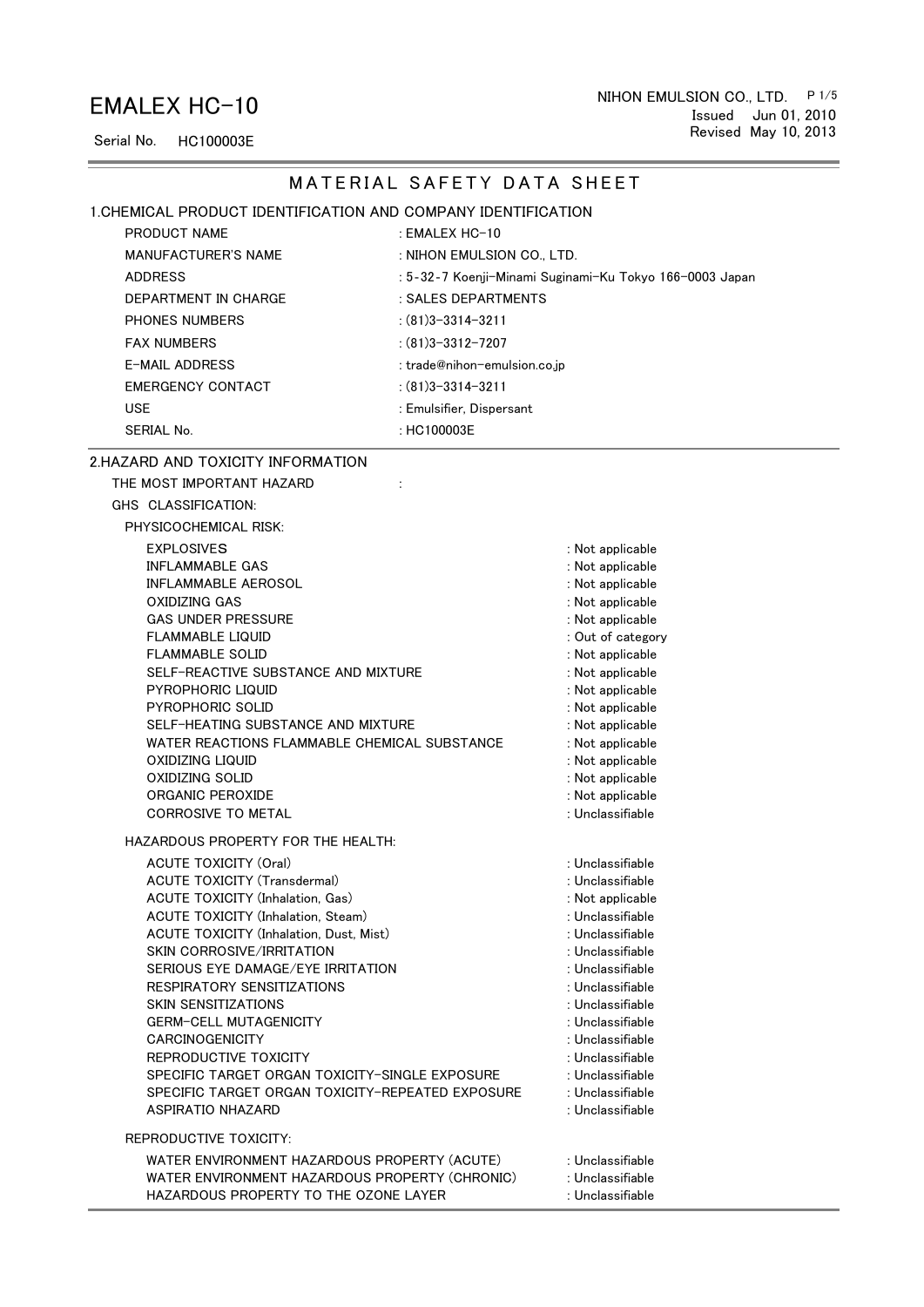Serial No. HC100003E

| LABEL ELEMENT:<br>PICTORIAL REPRESENTATIONS<br>ATTENTION AWAKENING WORD<br><b>HAZARD INFORMATION</b> | : Not applicable<br>: Not applicable<br>: Not applicable                                                                                                                                                                                                                                                                                                                                                                                                                                                                                                       |  |  |
|------------------------------------------------------------------------------------------------------|----------------------------------------------------------------------------------------------------------------------------------------------------------------------------------------------------------------------------------------------------------------------------------------------------------------------------------------------------------------------------------------------------------------------------------------------------------------------------------------------------------------------------------------------------------------|--|--|
| <b>CAUTIONARY STATEMENTS</b>                                                                         |                                                                                                                                                                                                                                                                                                                                                                                                                                                                                                                                                                |  |  |
|                                                                                                      | SAFETY MEASUREMENTS: Wash thoroughly after handling. (P264)                                                                                                                                                                                                                                                                                                                                                                                                                                                                                                    |  |  |
|                                                                                                      | FIRST-AID MEASURES : IF SWALLOWED: Call a POISON CENTER doctor. If you feel unwell.<br>$(P301 + P312)$                                                                                                                                                                                                                                                                                                                                                                                                                                                         |  |  |
|                                                                                                      | IF ON SKIN: Wash with plenty water. (P302+P352)<br>IF IN EYES: Rinse cautiously with water for several minutes. Remove<br>contact lenses, if present and easy to do. Continue rinsing.<br>$(P305+P351+P338)$                                                                                                                                                                                                                                                                                                                                                   |  |  |
|                                                                                                      | STORAGE: Store in a closed container. (P404)                                                                                                                                                                                                                                                                                                                                                                                                                                                                                                                   |  |  |
|                                                                                                      | DISPOSAL: Dispose of contents/container according to the rule of<br>$international/country/metropolis$ and districts/cities and towns. (P501)                                                                                                                                                                                                                                                                                                                                                                                                                  |  |  |
|                                                                                                      | ATTENTION IN THE USE : Please refer to Material Safety Data Sheet.                                                                                                                                                                                                                                                                                                                                                                                                                                                                                             |  |  |
| 3. COMPOSITION, INFORMATION ON THE AN INGREDIENT:                                                    |                                                                                                                                                                                                                                                                                                                                                                                                                                                                                                                                                                |  |  |
| SUBSTANCE/MIXTURE                                                                                    | :Single substance                                                                                                                                                                                                                                                                                                                                                                                                                                                                                                                                              |  |  |
| <b>INGREDIENTS AND CONTENTS</b>                                                                      |                                                                                                                                                                                                                                                                                                                                                                                                                                                                                                                                                                |  |  |
| No. COMPONENT                                                                                        | CAS<br>Wt%                                                                                                                                                                                                                                                                                                                                                                                                                                                                                                                                                     |  |  |
| 1 Polyoxyethylene Hydrogenated Castor Oil                                                            | 100<br>61788-85-0                                                                                                                                                                                                                                                                                                                                                                                                                                                                                                                                              |  |  |
| 4. FIRST AID MEASURES                                                                                |                                                                                                                                                                                                                                                                                                                                                                                                                                                                                                                                                                |  |  |
| INHALATION                                                                                           | : Remove to fresh air and keep comfortable for breathing.                                                                                                                                                                                                                                                                                                                                                                                                                                                                                                      |  |  |
| <b>SKIN CONTACT</b>                                                                                  | : Wash with plenty water.                                                                                                                                                                                                                                                                                                                                                                                                                                                                                                                                      |  |  |
| <b>EYE CONTACT</b>                                                                                   | : Rinse cautiously with water for several minutes. Remove contact<br>lenses, if present and easy to do. Continue rinsing.                                                                                                                                                                                                                                                                                                                                                                                                                                      |  |  |
| <b>INGESTION</b>                                                                                     | : Call a POISON CENTER doctor. If you feel unwell.                                                                                                                                                                                                                                                                                                                                                                                                                                                                                                             |  |  |
| PROTECTION Of THE PERSON MAKING<br>THE EMERGENCY MEASURES                                            | : Rescuers rubber gloves should be worn protective equipment, such as<br>sealed goggles.                                                                                                                                                                                                                                                                                                                                                                                                                                                                       |  |  |
| THE SPECIAL INSTRUCTIONS FOR THE<br><b>DOCTOR</b>                                                    | : No information.                                                                                                                                                                                                                                                                                                                                                                                                                                                                                                                                              |  |  |
| 5. FIRE FIGHTING MEASURES                                                                            |                                                                                                                                                                                                                                                                                                                                                                                                                                                                                                                                                                |  |  |
| EXTINGUISHING MEDIA                                                                                  | : Dry chemical, Foam chemical, Carbon dioxide, sand, Spray water.                                                                                                                                                                                                                                                                                                                                                                                                                                                                                              |  |  |
| PROHIBITED EXTINGUISHING MEDIA                                                                       | : Rod-like water.                                                                                                                                                                                                                                                                                                                                                                                                                                                                                                                                              |  |  |
| <b>SPECIFIC HAZARDS</b>                                                                              | : To the combustion gas, contains a toxic gas such as carbon monoxide.<br>Extinguish the fire careful not to inhale the smoke.                                                                                                                                                                                                                                                                                                                                                                                                                                 |  |  |
| SPECIFIC EXTINGUISHING METHOD                                                                        | : Eliminate the source of combustion, extinguish a fire using the fire<br>extinguishing agent appropriate. As much as possible to do extinguish<br>the fire from upwind. Non-official is to be saved in a secure location.<br>Cool by watering the surrounding facilities. Drainage for fire-fighting,<br>appropriate measures should be taken as chemicals and substance does<br>not flow out to rivers or sewage. Appropriate measures should be taken<br>as chemicals and substance does not flow out to rivers or sewage in<br>drainage for fire fighting. |  |  |
| PROTECTIVE MEASURES IN FIRE                                                                          | : To extinguish the fire appropriate protective equipment (gloves, glasses,<br>masks, etc.) to wear.                                                                                                                                                                                                                                                                                                                                                                                                                                                           |  |  |
| <b>6. ACCIDENTAL RELEASE MEASURES</b>                                                                |                                                                                                                                                                                                                                                                                                                                                                                                                                                                                                                                                                |  |  |
| CAUTIONS FOR PERSONNEL.<br>PROTECTION AND EMERGENCY<br><b>MEASURES</b>                               | : The work should be worn (gloves, glasses) protective equipment. If large<br>amounts of spilled material, safely retract the human. To ensure<br>ventilation as needed.                                                                                                                                                                                                                                                                                                                                                                                       |  |  |
| CAUTIONS FOR ENVIRONMENT                                                                             | : Do not wash away into rivers and direct sewage spilled material.                                                                                                                                                                                                                                                                                                                                                                                                                                                                                             |  |  |
| <b>REMOVAL MEASURE</b>                                                                               | : If a small amount, after removing adsorbed in the adsorbent, well wipe<br>cloth, a rag and the rest. Flush with large amounts of water. If large<br>amounts. Surrounded by a berm to prevent runoff. Processing from the<br>on a secure location.                                                                                                                                                                                                                                                                                                            |  |  |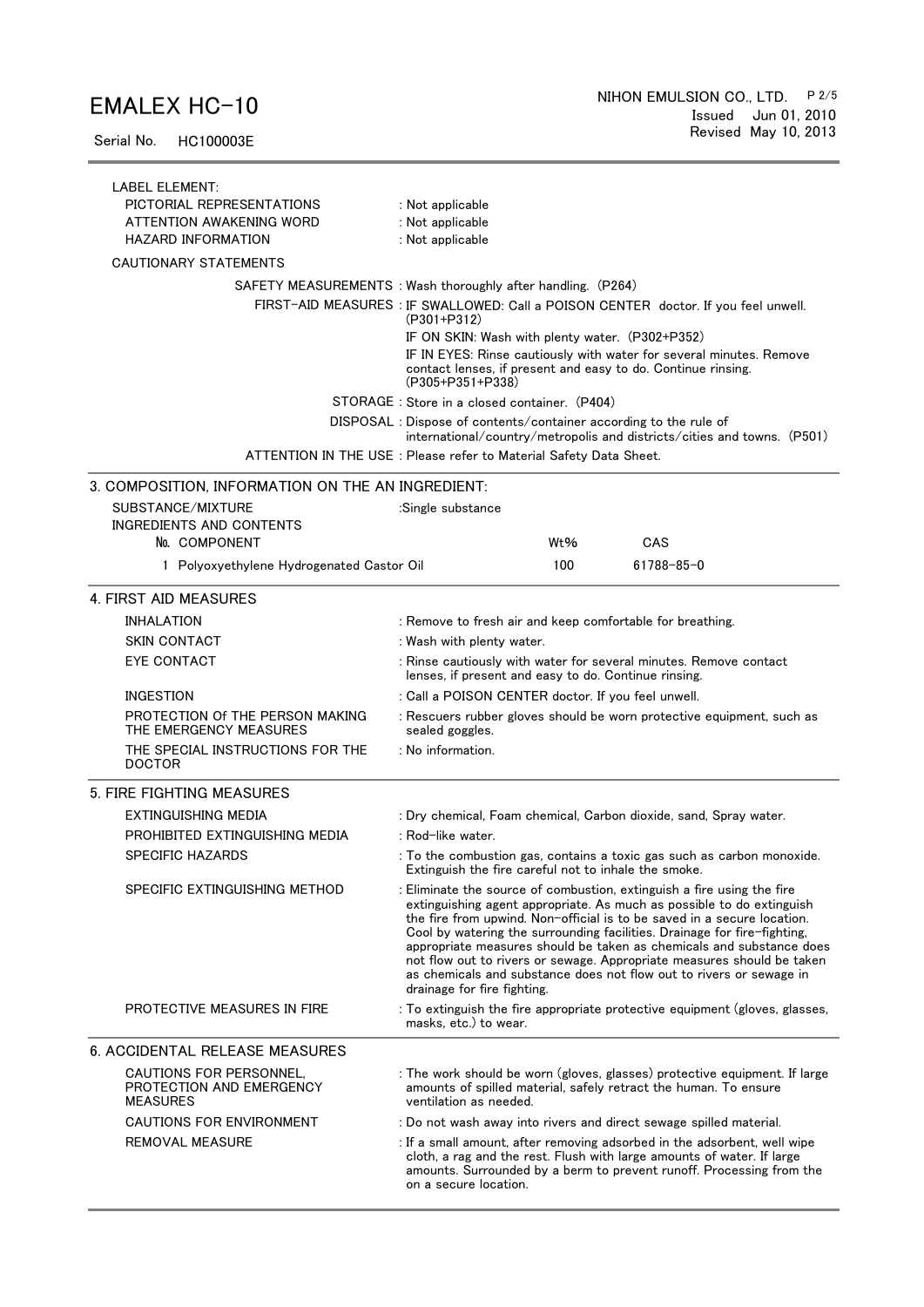Serial No. HC100003E

| PREVENTION OF SECOND ACCIDENT                                         | : Remove a thing becoming the nearby firing source immediately and<br>prepare for extinguishant.<br>When wet on floor is allowed to stand in a state, slippery so be careful.<br>Do not walk over the spilled material.<br>Use the safe tool which does not generate a spark. |  |  |  |
|-----------------------------------------------------------------------|-------------------------------------------------------------------------------------------------------------------------------------------------------------------------------------------------------------------------------------------------------------------------------|--|--|--|
| 7. HANDLING AND STORAGE                                               |                                                                                                                                                                                                                                                                               |  |  |  |
| <b>HANDLING:</b>                                                      |                                                                                                                                                                                                                                                                               |  |  |  |
| <b>ENGINEERING MEASURES</b>                                           | : Close to the handling area, set up facilities for eyewash and body wash.                                                                                                                                                                                                    |  |  |  |
| <b>INSTRUCTIONS</b>                                                   | : Flammable - Keep Fire Away                                                                                                                                                                                                                                                  |  |  |  |
| <b>SAFE HANDLING INSTRUCTIONS</b>                                     | : Adequate ventilation in the workplace do. Wear appropriate protective<br>equipment protective glasses protective gloves. After handling, wash<br>hands and face, and then gargle.                                                                                           |  |  |  |
| STORAGE:                                                              |                                                                                                                                                                                                                                                                               |  |  |  |
| AN APPROPRIATE SAFEKEEPING<br>CONDITION                               | : In well-ventilated place tightly closed container. Away from flame.                                                                                                                                                                                                         |  |  |  |
| A SAFE CONTAINER WRAPPING                                             | : Follow a product use container.                                                                                                                                                                                                                                             |  |  |  |
| 8. EXPOSURE CONTROLS/PERSONAL PROTECTION                              |                                                                                                                                                                                                                                                                               |  |  |  |
| <b>ENGINEERING MEASURES</b>                                           | : If vapor, fume or mist occurs, installing a local exhaust ventilation. Close                                                                                                                                                                                                |  |  |  |
|                                                                       | to the handling area, set up facilities for eyewash and body wash.<br>Equipment is explosion-proof construction, To implement measures<br>against static electricity.                                                                                                         |  |  |  |
| <b>CONTROL PARAMETERS</b><br>PERMISSION DENSITY:                      | : Not authorized.                                                                                                                                                                                                                                                             |  |  |  |
| NIHON SANGYO HYGIENE SOCIETY                                          | : Not authorized.                                                                                                                                                                                                                                                             |  |  |  |
| <b>ACGIH</b>                                                          | : Not authorized.                                                                                                                                                                                                                                                             |  |  |  |
| <b>PROTECTIVE EQUIPMENT:</b>                                          |                                                                                                                                                                                                                                                                               |  |  |  |
| TOOL FOR RESPIRATORY PROTECTION : In normal handling is not required. |                                                                                                                                                                                                                                                                               |  |  |  |
| TOOL FOR PROTECTION OF THE HAND                                       | : Impermeable (chemical resistance, oil resistance, solvent resistance)                                                                                                                                                                                                       |  |  |  |
|                                                                       | protective gloves.                                                                                                                                                                                                                                                            |  |  |  |
| TOOL FOR PROTECTION OF EYES                                           | : Protection glasses with the side plate. (Need full protective glasses or<br>goggles type safety glasses)                                                                                                                                                                    |  |  |  |
| TOOL FOR SKIN AND PHYSICAL<br><b>PROTECTION</b>                       | : Long-sleeved work clothes antistatic.                                                                                                                                                                                                                                       |  |  |  |
| APPROPRIATE HYGIENE MEASURES                                          | : No information.                                                                                                                                                                                                                                                             |  |  |  |
| 9. PHYSICAL AND CHEMICAL PROPERTIES:                                  |                                                                                                                                                                                                                                                                               |  |  |  |
| PHYSICAL STATE                                                        |                                                                                                                                                                                                                                                                               |  |  |  |
| APPEARANCE                                                            | : Oil                                                                                                                                                                                                                                                                         |  |  |  |
| COLOR                                                                 | : Pale yellow                                                                                                                                                                                                                                                                 |  |  |  |
| <b>ODER</b>                                                           | : Characteristic odor                                                                                                                                                                                                                                                         |  |  |  |
| THE THRESHOLD OF ODOR                                                 | : No data                                                                                                                                                                                                                                                                     |  |  |  |
| pH (MEASUREMENTS CONDITION)                                           | : No data                                                                                                                                                                                                                                                                     |  |  |  |
| <b>BOILING POINT</b>                                                  | : No data                                                                                                                                                                                                                                                                     |  |  |  |
| <b>MELT POINT</b>                                                     | : No data                                                                                                                                                                                                                                                                     |  |  |  |
| <b>FLASH POINT</b>                                                    | : $266^{\circ}$ C (Cleveland opening type)                                                                                                                                                                                                                                    |  |  |  |
| <b>EVAPORATION RATE</b>                                               | : No data.                                                                                                                                                                                                                                                                    |  |  |  |
| FLAMMABILITY (A SOLID, GAS)                                           | : No data.                                                                                                                                                                                                                                                                    |  |  |  |
| <b>COMBUSTION OR EXPLOSIVE</b>                                        | : No data.                                                                                                                                                                                                                                                                    |  |  |  |
| <b>FLAMMABLE OR EXPLOSION LIMITS</b><br>(UPPER LIMITS, LOWER LIMITS)  | : Higher limit: No date. Lower limits: No date.                                                                                                                                                                                                                               |  |  |  |
| <b>VAPOR PRESSURES</b>                                                | : No data.                                                                                                                                                                                                                                                                    |  |  |  |
| <b>VAPOR DENSITY</b>                                                  | : No data.                                                                                                                                                                                                                                                                    |  |  |  |
| SPECIFIC GRAVITY                                                      | : No data.                                                                                                                                                                                                                                                                    |  |  |  |
| SOLUBILITY: WATER SOLUBILITY                                          | : Insoluble                                                                                                                                                                                                                                                                   |  |  |  |
| SOLUBILITY: SOLVENT SOLUBILITY                                        | : No data.                                                                                                                                                                                                                                                                    |  |  |  |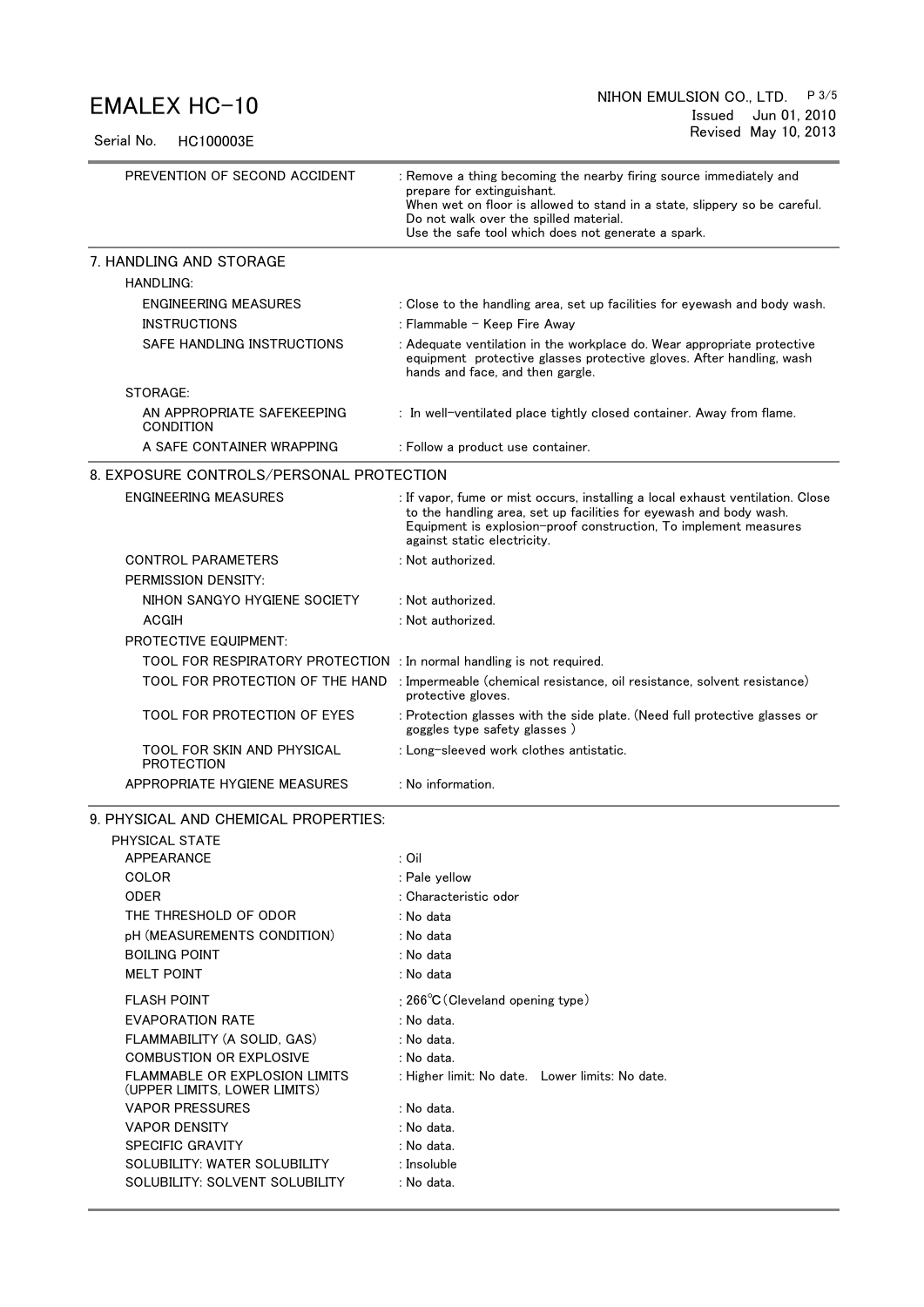Serial No. HC100003E

|                  | N-PCTANOL/WATER PARTITION<br><b>COEFFICIENTS</b>                             | : No data.                                                                                                                                                                                                                                                                                                                                                                                                                                                   |
|------------------|------------------------------------------------------------------------------|--------------------------------------------------------------------------------------------------------------------------------------------------------------------------------------------------------------------------------------------------------------------------------------------------------------------------------------------------------------------------------------------------------------------------------------------------------------|
|                  | <b>IGNITION POINT</b>                                                        | : No data.                                                                                                                                                                                                                                                                                                                                                                                                                                                   |
|                  | <b>AUTOIGNITION TEMPERATURES</b>                                             | : No data.                                                                                                                                                                                                                                                                                                                                                                                                                                                   |
|                  | DECOMPOSITION TEMPERATURES                                                   | : No data.                                                                                                                                                                                                                                                                                                                                                                                                                                                   |
|                  | OTHER DATA                                                                   | : No data.                                                                                                                                                                                                                                                                                                                                                                                                                                                   |
|                  | 10. STABILITY AND REACTIVITY                                                 |                                                                                                                                                                                                                                                                                                                                                                                                                                                              |
| <b>STABILITY</b> |                                                                              | : Conditions are stable at normal handling.                                                                                                                                                                                                                                                                                                                                                                                                                  |
|                  | <b>REACTIVITY</b>                                                            | : Reactivity is low.                                                                                                                                                                                                                                                                                                                                                                                                                                         |
|                  | CONDITION WHCHI SHOULD BE AVOIDED                                            | : No information.                                                                                                                                                                                                                                                                                                                                                                                                                                            |
|                  | MATERIAL WHCHI SHOULD BE AVOIDED                                             | : No information.                                                                                                                                                                                                                                                                                                                                                                                                                                            |
|                  | INCOMPATIBLE MATERIALS                                                       | : No information.                                                                                                                                                                                                                                                                                                                                                                                                                                            |
|                  | HAZARDOUS DECOMPOSITION PRODUCTS : No information.                           |                                                                                                                                                                                                                                                                                                                                                                                                                                                              |
|                  | OTHER DATA                                                                   | : No information.                                                                                                                                                                                                                                                                                                                                                                                                                                            |
|                  | 11. TOXICOLOGICAL INFORMATION                                                |                                                                                                                                                                                                                                                                                                                                                                                                                                                              |
|                  | <b>ACUTE TOXICITY (ORAL)</b>                                                 | : No information.                                                                                                                                                                                                                                                                                                                                                                                                                                            |
|                  | <b>ACUTE TOXICITY (SKIN)</b>                                                 | : No information.                                                                                                                                                                                                                                                                                                                                                                                                                                            |
|                  | ACUTE TOXICITY (INHALATION: GAS)                                             | : No information.                                                                                                                                                                                                                                                                                                                                                                                                                                            |
|                  | ACUTE TOXICITY (INHALATION: VAPOR)                                           | : No information.                                                                                                                                                                                                                                                                                                                                                                                                                                            |
| MIST)            | ACUTE TOXICITY (INHALATION: DUST,                                            | : No information.                                                                                                                                                                                                                                                                                                                                                                                                                                            |
|                  | SKIN CORROSION/IRRITATION                                                    | : No information.                                                                                                                                                                                                                                                                                                                                                                                                                                            |
| <b>EYE</b>       | CRITICAL DAMAGE/IRRITATION OVER AN                                           | : No information.                                                                                                                                                                                                                                                                                                                                                                                                                                            |
|                  | RESPIRATORY SENSITIZATION OR SKIN<br><b>SENSITIZATION</b>                    | : No information.                                                                                                                                                                                                                                                                                                                                                                                                                                            |
|                  | <b>GERM-CELL MUTAGENICITY</b>                                                | : No information.                                                                                                                                                                                                                                                                                                                                                                                                                                            |
|                  | <b>CARCINOGENIC PROPERTIES</b>                                               | : No information.                                                                                                                                                                                                                                                                                                                                                                                                                                            |
| IARC             |                                                                              | : Unauthorized.                                                                                                                                                                                                                                                                                                                                                                                                                                              |
| <b>NTP</b>       |                                                                              | : Unauthorized.                                                                                                                                                                                                                                                                                                                                                                                                                                              |
|                  | NIHON SANGYO HYGIENE SOCIETY                                                 | : Unauthorized.                                                                                                                                                                                                                                                                                                                                                                                                                                              |
|                  | REPRODUCTIVE TOXICITY                                                        | : No information.                                                                                                                                                                                                                                                                                                                                                                                                                                            |
|                  | SPECIFICATION TARGETS ORGAN<br>SYSTEMATIC TOXICITY (SINGLE TIME<br>EXPOSURE) | : No information.                                                                                                                                                                                                                                                                                                                                                                                                                                            |
|                  | SPECIFICATION TARGETS ORGAN<br>SYSTEMATIC TOXICITY (REPEATS<br>EXPOSURE)     | : No information.                                                                                                                                                                                                                                                                                                                                                                                                                                            |
| <b>HAZARDS</b>   | ASPIRATIONS RESPIRATORY TRACT                                                | : No information.                                                                                                                                                                                                                                                                                                                                                                                                                                            |
|                  | 12. ECOLOGICAL INFORMATION                                                   |                                                                                                                                                                                                                                                                                                                                                                                                                                                              |
|                  | <b>ECOTOXICITY</b>                                                           | : No information.                                                                                                                                                                                                                                                                                                                                                                                                                                            |
|                  | PERSISTENT/DEGRADABILITY                                                     | : No information.                                                                                                                                                                                                                                                                                                                                                                                                                                            |
|                  | <b>BIOACCUMULATIVE</b>                                                       | : No information.                                                                                                                                                                                                                                                                                                                                                                                                                                            |
|                  | <b>MOBILITY IN SOILS</b>                                                     | : No information.                                                                                                                                                                                                                                                                                                                                                                                                                                            |
|                  | OTHER DATA                                                                   | : No information.                                                                                                                                                                                                                                                                                                                                                                                                                                            |
|                  | 13. DISPOSAL CONSIDERATION                                                   |                                                                                                                                                                                                                                                                                                                                                                                                                                                              |
|                  | ATTENTION IN THE DISPOSAL                                                    | : See the chapter "Precautions for Handling and storage".                                                                                                                                                                                                                                                                                                                                                                                                    |
|                  |                                                                              | Entrusted to specialized industrial waste disposal company has received<br>the permission of the prefectural governor.<br>If the combustion process is performed, during combustion, such as<br>carbon monoxide occurs because, in small portions to be disposed of by<br>incineration.<br>When disposing of empty containers and dispose after complete removal<br>of the contents.<br>Incineration is done with care because contain flammable substances. |